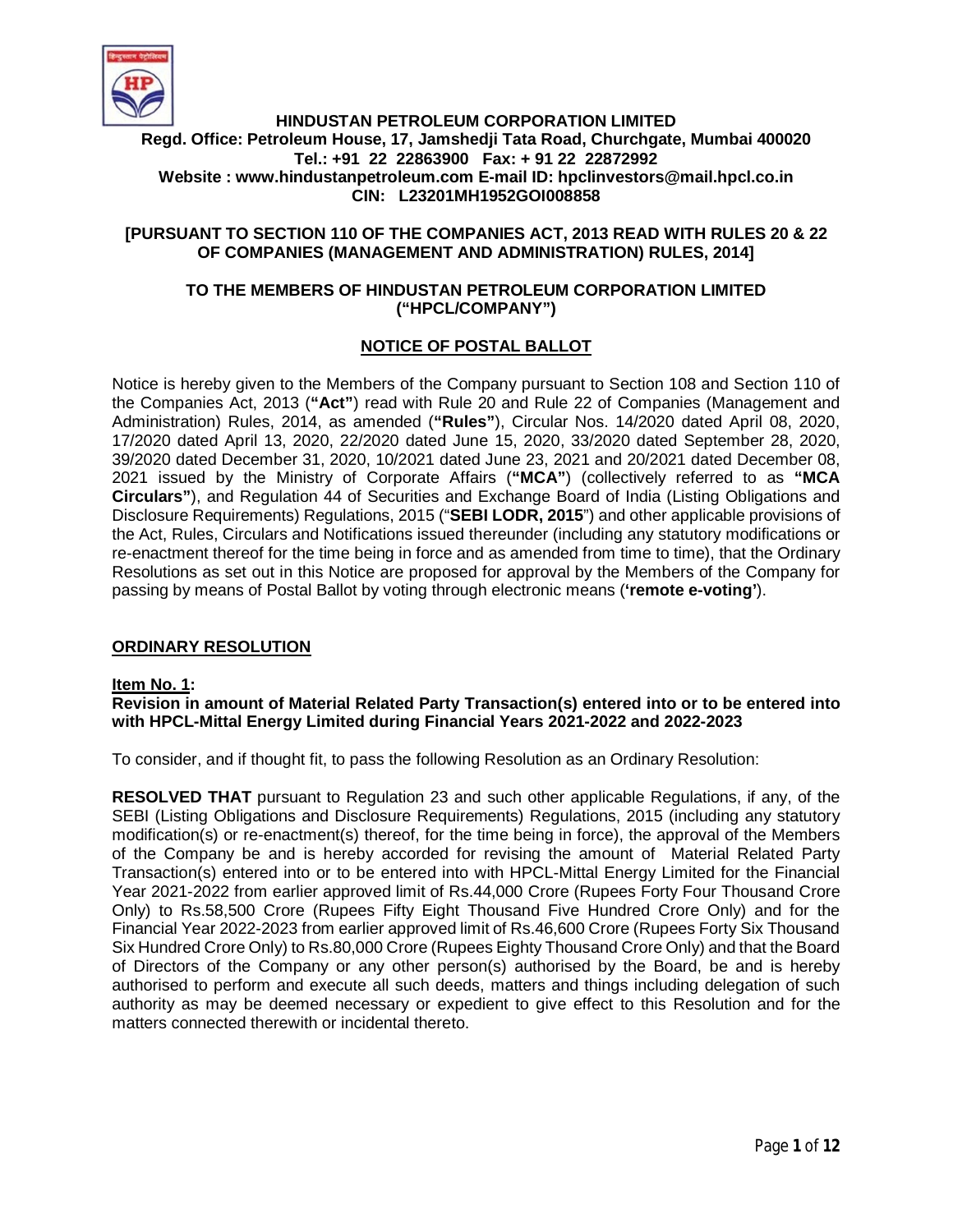# **ORDINARY RESOLUTION**

#### **Item No. 2:**

### **Approval of Material Related Party Transaction(s) to be entered into with Hindustan Colas Private Limited during Financial Year 2022-2023**

To consider, and if thought fit, to pass the following Resolution as an Ordinary Resolution:

**RESOLVED THAT** pursuant to Regulation 23 and such other applicable Regulations, if any, of the SEBI (Listing Obligations and Disclosure Requirements) Regulations, 2015 (including any statutory modification(s) or re-enactment(s) thereof, for the time being in force), the approval of the Members of the Company be and is hereby accorded to the Material Related Party Transaction(s) to be entered into with Hindustan Colas Private Limited for the Financial Year 2022-2023 for a value of Rs.1,500 Crore (Rupees One Thousand Five Hundred Crore Only) and that the Board of Directors of the Company or any other person(s) authorized by the Board, be and is hereby authorized to perform and execute all such deeds, matters and things including delegation of such authority as may be deemed necessary or expedient to give effect to this Resolution and for the matters connected therewith or incidental thereto.

#### **NOTES:**

- **1.** The Explanatory Statement under Section 102 of the Act pertaining to the proposed items of Special Business setting out the material facts and the reasons thereof is annexed herewith for consideration and forms part of this Postal Ballot Notice.
- **2.** The Company has appointed Shri Upendra Shukla, Practising Company Secretary, for conducting this Postal Ballot process through remote e-voting in a fair and transparent manner and required consent for such appointment has been received.
- **3.** The Notice is being sent only through electronic mode to those Members whose e-mail addresses are registered with the Company/National Securities Depository Limited **("NSDL")/**Central Depository Services (India) Limited **("CDSL") ("**collectively referred to as **Depositories").** If Members' e-mail address is not registered with the Company/Depositories, they are requested to follow the process provided in the Notes to receive Postal Ballot Notice and login ID & password for remote e-voting. The communication of assent or dissent of the Members would only take place through the remote e-voting. Members are requested to carefully read the instructions in the notes for remote e-voting before casting their votes.
- **4.** The Company is pleased to offer remote e-voting facility to all the Members of the Company. For this purpose, the Company has entered into an agreement with NSDL for facilitating remote e-voting to enable the Members to cast their votes electronically. Members are requested to provide their assent or dissent through remote e-voting only.
- **5.** The Notice is being sent by electronic mode to those Members whose names appear in the Register of Members / Beneficial Owners as received from NSDL and CDSL as on Friday, February 18, 2022 and whose e-mail IDs are registered with the Company / Depositories. Members who have not registered their e-mail IDs, are requested to follow the instructions given hereunder. Further, the Members whose names appear in the Register of Members/ List of Beneficial Owners as on Friday, February 18, 2022, being the cut-off date, are entitled to vote on the Resolutions set forth in this Postal Ballot Notice. A person who is not a Member as on the cut-off date should treat this Notice of Postal Ballot for information purpose only.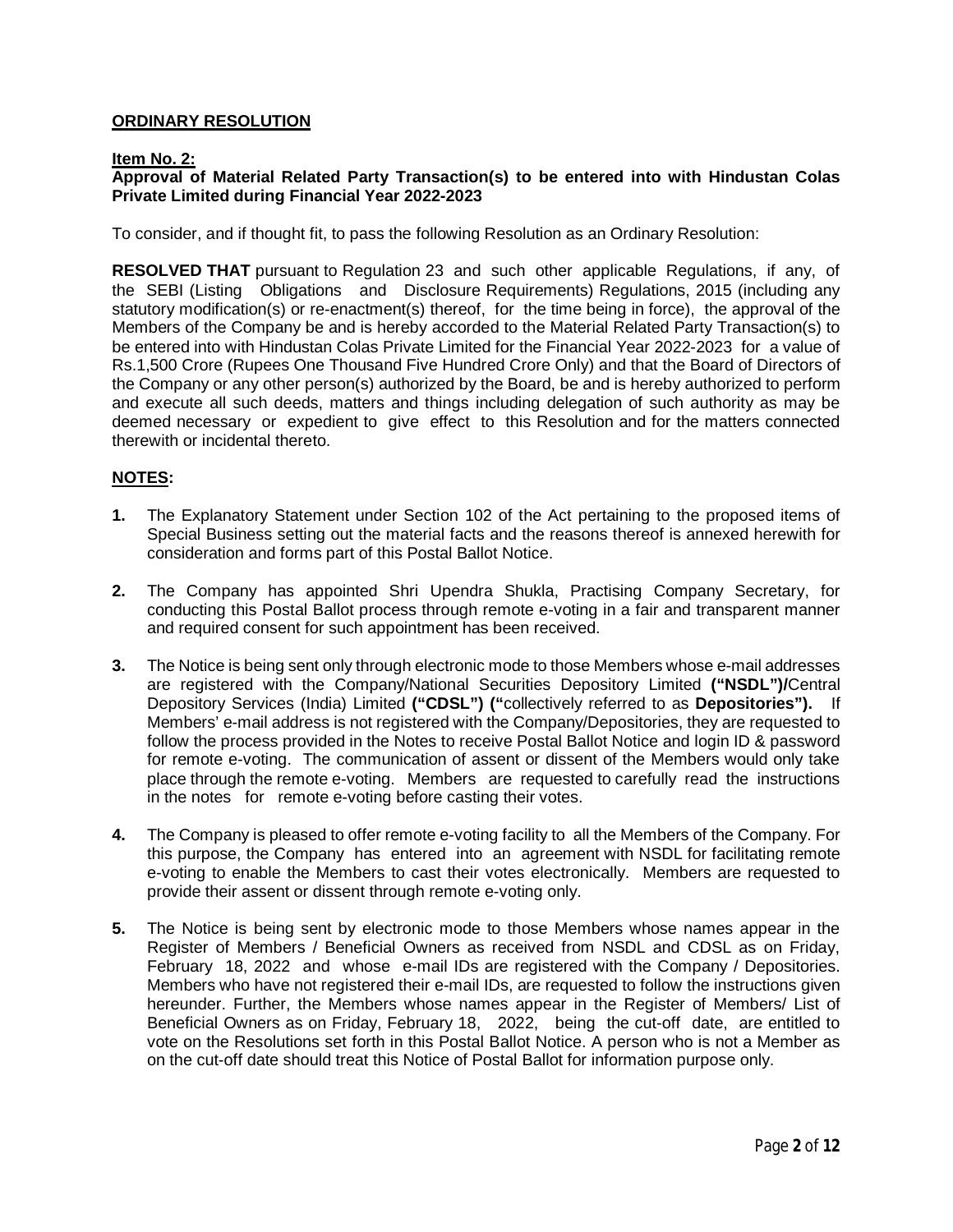- **6.** The voting rights of Members shall be in proportion to their share in the paid-up equity share capital of the Company as on the cut-off date **Friday, February 18, 2022**. In case of joint holders, any one of such holder(s) may vote.
- **7.** Members may please note that the Postal Ballot Notice will also be available on the Company's website at www.hindustanpetroleum.com, websites of the Stock Exchanges at www.bseindia.com and www.nseindia.com and on the website of NSDL at www.evoting.nsdl.com
- **8.** Relevant documents, if any, referred to in this Notice and the Explanatory Statement pursuant to Section 102 of the Act, will be available for inspection via electronic mode from the date of circulation of this Notice upto the last date of remote e-voting. Members can inspect the same by writing an e-mail to the Company at hpclinvestors@mail.hpcl.co.in
- **9.** The remote e-voting commences on **Thursday, February 24, 2022** and ends on **Friday, March 25, 2022**. The remote e-voting module shall be disabled by NSDL for voting thereafter.
- **10.** The Scrutinizer shall after the conclusion of the remote e-voting on Friday, March 25, 2022, unblock the votes cast through remote e-voting in the presence of at least two witnesses not in the employment of the Company and shall make scrutinizer's report within the prescribed time. Such report shall contain details of the total votes cast in favour of or against, if any.The Scrutinizer will submit his report to the Chairman of the Company, or any other person authorized by him in writing upon completion of the scrutiny of the votes cast through remote e-voting.
- **11.** The results of the Postal ballot will be announced **at or before 4.00 p.m. IST on Monday, March 28, 2022** at the Registered Office of the Company at Petroleum House, 17, Jamshedji Tata Road, Churchgate, Mumbai – 400 020. The results will also be uploaded on the Company's website at www.hindustanpetroleum.com, website of NSDL www.evoting.nsdl.com and also necessary disclosures to the BSE Limited **("BSE")** /National Stock Exchange of India Limited **("NSE")** ("collectively referred to as **"Stock Exchanges")** will be made. The Resolutions, if passed by requisite majority, shall be deemed to have been passed on the last date specified by the Company for receipt of voting i.e. March 25, 2022.
- **12.** The Ordinary Resolution shall be declared as passed if the number of votes cast in favour of the Ordinary Resolution exceeds the votes, if any, cast against the resolution by members so entitled and voted.
- **13.** Members holding shares in physical mode and who have not updated their e-mail addresses with the Company are requested to write to the Company or Registrar and Transfer Agents (M/s. Link Intime India Private Limited, Unit: Hindustan Petroleum Corporation Limited, C 101, 247 Park, Lal Bahadur Shastri Marg, Vikhroli West, Mumbai – 400 083, email ID: rnt.helpdesk@linkintime.com) to update their respective email address by providing the requisite documents. Members holding shares in dematerialized mode are requested to Register/update their email addresses with the relevant Depository Participants.
- **14.** Members may send their queries related to items included in the Postal Ballot Notice on the email ID hpclinvestors@mail.hpcl.co.in from their registered email address, mentioning their name, folio number/DP ID-Client ID, as applicable, mobile number, copy of PAN card.

# **15. Instructions for Members for Remote E-Voting are as under:**

The details of the process, manner and instruction for remote e-voting are as under: **(i)** The cut-off date to be eligible to vote by electronic means is February 18, 2022.

**(ii)** The voting rights of members shall be in proportion to the shares held by them in the paidup equity share capital of the Company as on the cut-off date i.e. February 18, 2022.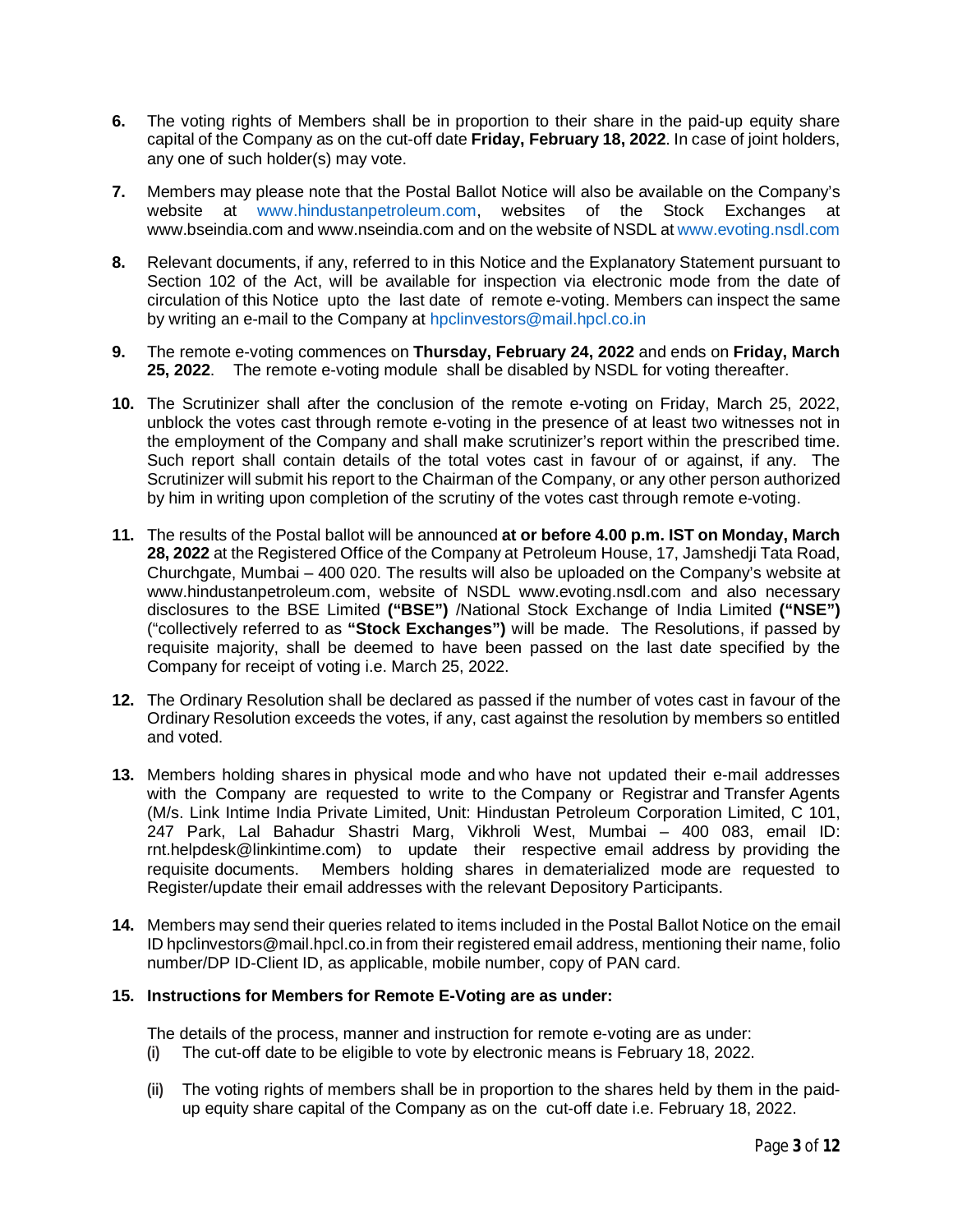**(iii)** The remote e-voting period are given below:

|                               | Gommencement Day, Date and   Thursday, February 24, 2022 [From 9.00 a.m. (IST)] |
|-------------------------------|---------------------------------------------------------------------------------|
| Time                          |                                                                                 |
| <b>End Day, Date and Time</b> | Friday, March 25, 2022 [Till 5.00 p.m. (IST)]                                   |

During this period, members holding shares either in physical form or in dematerialised form, as on cut-off date, may cast their vote electronically. The remote e-voting module shall be disabled by NSDL for voting thereafter. Once the vote on a resolution is cast by a Member, the Member shall not be allowed to change it subsequently.

**(iv)** The Company has appointed Shri Upendra Shukla, a Practicing Company Secretary, as Scrutiniser to scrutinise the voting process in a fair and transparent manner.

The process of remote e-voting are explained below:

# **Step 1: Access to NSDL e-Voting system**

# **A) Login method for e-Voting for Individual Members holding securities in demat mode**

In terms of SEBI circular dated December 9, 2020 on e-Voting facility provided by Listed Companies, individual Members holding securities in demat mode are allowed to vote through their demat account maintained with Depositories and DPs. Members are advised to update their mobile number and email ID in their demat accounts in order to access e-Voting facility.

| <b>Type of Members</b>        | Login Method                                                                                                                                                      |  |  |
|-------------------------------|-------------------------------------------------------------------------------------------------------------------------------------------------------------------|--|--|
| Individual Members holding    | <b>NSDL IDeAS facility:</b>                                                                                                                                       |  |  |
| securities in demat mode with | I. In case user is registered for the NSDLIDeAS facility:                                                                                                         |  |  |
| NSDL.                         | the<br>e-Services<br><b>NSDL</b><br>visit<br>website<br>a) Please<br>viz.<br>0f<br>https://eservices.nsdl.com either on aPersonal Computer or on mobile<br>phone. |  |  |
|                               | b) On the e-Services home page click on the "Beneficial Owner" icon under<br>"Login" which is available under 'IDeAS' section.                                    |  |  |
|                               | c) A new screen will open. You will have to enter your existing User ID                                                                                           |  |  |
|                               | and Password. After successful authentication, you will beable to see e-                                                                                          |  |  |
|                               | Voting services under Value added services.                                                                                                                       |  |  |
|                               | d) Click on "Access to e-Voting" under e-Voting services and you will                                                                                             |  |  |
|                               | be able to see e-Voting page.                                                                                                                                     |  |  |
|                               | e) Click on company name or e-Voting service provider i.e. NSDL and                                                                                               |  |  |
|                               | you will be re-directed to e-Voting website of NSDL forcasting your vote                                                                                          |  |  |
|                               | during the remote e-Votingperiod.                                                                                                                                 |  |  |
|                               | In case user is not registered for the NSDLIDeAS facility:                                                                                                        |  |  |
|                               | The option to register is available at https://eservices.nsdl.com<br>(1)                                                                                          |  |  |
|                               | Select "Register Online for IDeAS Portal" or click at<br>(2)                                                                                                      |  |  |
|                               | https://eservices.nsdl.com/ SecureWeb/IdeasDirectReg.jsp                                                                                                          |  |  |
|                               | (3) Upon successful registration, kindly followthe steps given in Points (a)                                                                                      |  |  |
|                               | to (e) above.                                                                                                                                                     |  |  |
|                               | II. E-Voting website of NSDL:                                                                                                                                     |  |  |
|                               | i) Visit the e-Voting website of NSDL. Open web browser by typing the                                                                                             |  |  |

Login method for Individual Members holding securities in demat mode is given below: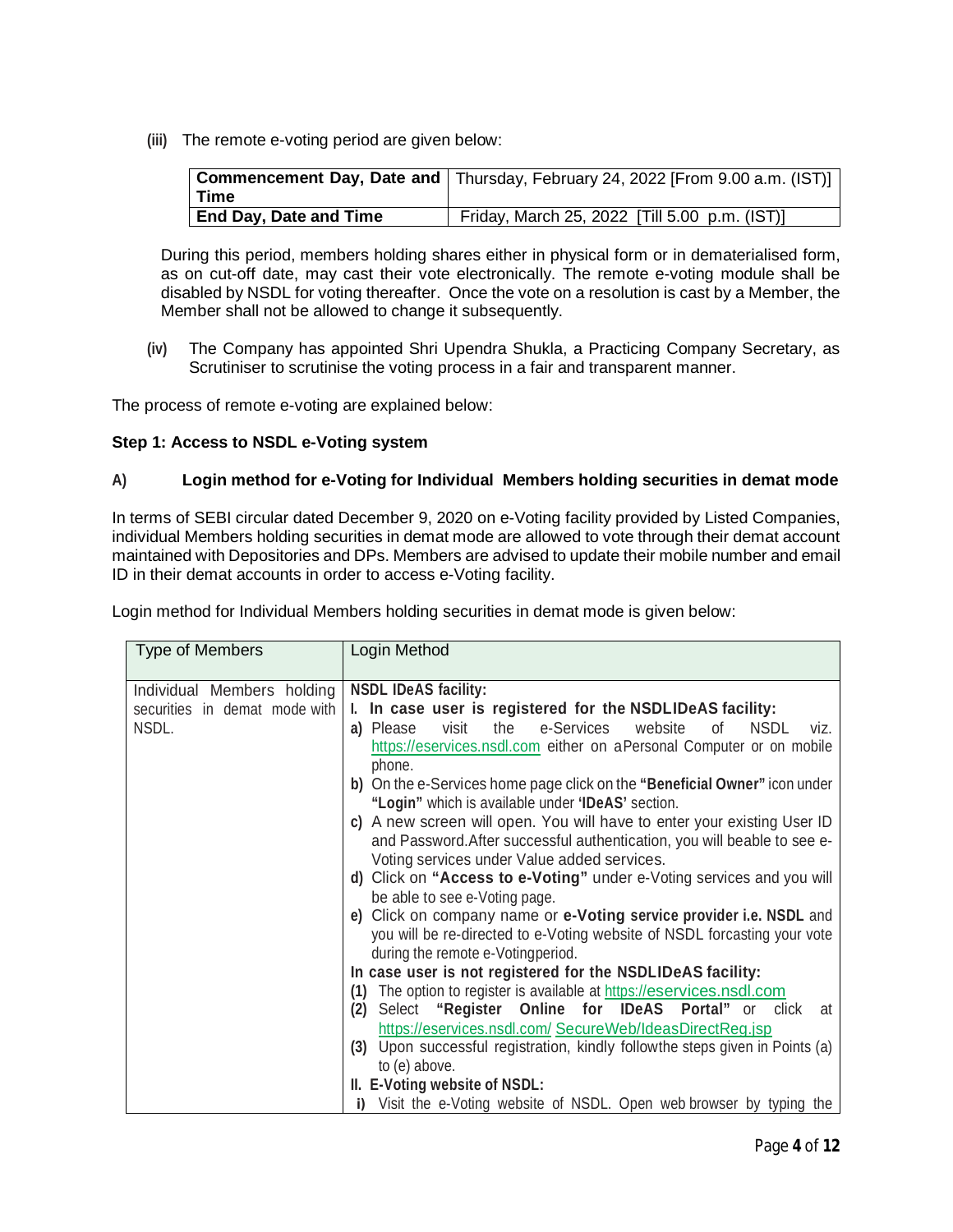| Individual Members holding                                                           | following URL: https:// www.evoting.nsdl.com/ either on a Personal<br>Computer or on mobile phone.<br>ii) Once the home page of e-Voting system is launched, click on the<br>icon "Login" which is available under 'Shareholder/ Member' section.<br>iii) A new screen will open. You will have toenter your User ID (i.e. your<br>sixteen digit demat account number hold with NSDL), Password/OTP<br>and a Verification Code as shown on the screen.<br>iv) After successful authentication, you will be redirected to NSDL<br>Depository site whereinyou can see e-Voting page. Click on company<br>name or e-Voting service provider i.e. NSDL and you will be redirected<br>to e-Voting website of NSDL for casting your vote duringthe remote e-<br>Voting period.<br>1. Existing users who have opted for Easi/Easiest, they can login through                                                                                                                                                                                                                               |
|--------------------------------------------------------------------------------------|-------------------------------------------------------------------------------------------------------------------------------------------------------------------------------------------------------------------------------------------------------------------------------------------------------------------------------------------------------------------------------------------------------------------------------------------------------------------------------------------------------------------------------------------------------------------------------------------------------------------------------------------------------------------------------------------------------------------------------------------------------------------------------------------------------------------------------------------------------------------------------------------------------------------------------------------------------------------------------------------------------------------------------------------------------------------------------------|
| securities in demat mode with<br><b>CDSL</b>                                         | their user id and password. Option will be made available to reach e-<br>Voting page without any further authentication. The URL for users to login<br>to Easi/ Easiest are https://web.cdslindia.com/myeasi/ home/login or<br>www.cdslindia.com and click onNew System Myeasi.<br>2. After successful login of Easi /Easiest the user willbe also able to see the E<br>Voting Menu. The Menuwill have links of e-Voting service provider (ESP)<br>i.e. NSDL. Click on NSDL to cast your vote.<br>3. If the user is not registered for Easi/Easiest, optionto register is available at<br>https://web.cdslindia.com/myeasi/Registration/EasiRegistration<br>4. Alternatively, the user can directly access e-Votingpage by providing demat<br>Account Number and PAN No. from a link in www.cdslindia.com home<br>page. The system will authenticate the user by sending OTP on<br>registered Mobile & Email as recorded in the demat Account. After<br>successful authentication, user will be provided links for therespective ESP<br>i.e. NSDL where the e-votingis in progress. |
| Individual Members (holding<br>securities in demat mode)<br>login through their DPs. | You can also login using the login credentials of your demat account<br>through your Depository Participant registered with NSDL/CDSL for e-<br>Voting facility. Upon logging in, you will be able to see e-Voting option.<br>Click on e-Voting option, you will be redirected to NSDL/CDSL<br>Depository site after successful authentication, wherein you can see e-<br>Voting feature. Click on company name or e-Voting service provider i.e.<br>NSDL and you will be redirected to e-Voting website of NSDL for<br>casting your vote.                                                                                                                                                                                                                                                                                                                                                                                                                                                                                                                                          |

**Important note:** Members who are unable to retrieve User ID/ Password are advised to use Forget User ID and Forget Password option available at abovementioned website.

# **Helpdesk for Individual Members holding securities in demat mode for any technical issues related to login through Depository i.e. NSDL and CDSL**

| Login type | Helpdesk details                                                                                                                                                                                                                                 |
|------------|--------------------------------------------------------------------------------------------------------------------------------------------------------------------------------------------------------------------------------------------------|
| NSDL.      | Individual Members holding Members facing any technical issue in login can contact NSDL<br>securities in demat mode with   helpdesk by sending a request at evoting@nsdl.co.inor call at toll free<br>no.: 1800 1020 990 and 1800 22 44 30       |
| CDSL.      | Individual Members holding   Members facing any technical issue in login can contact CDSL<br>securities in demat mode with   helpdesk by sending a request at helpdesk at evoting@cdslindia.com<br>or contact at 022-23058738 or 022-23058542/43 |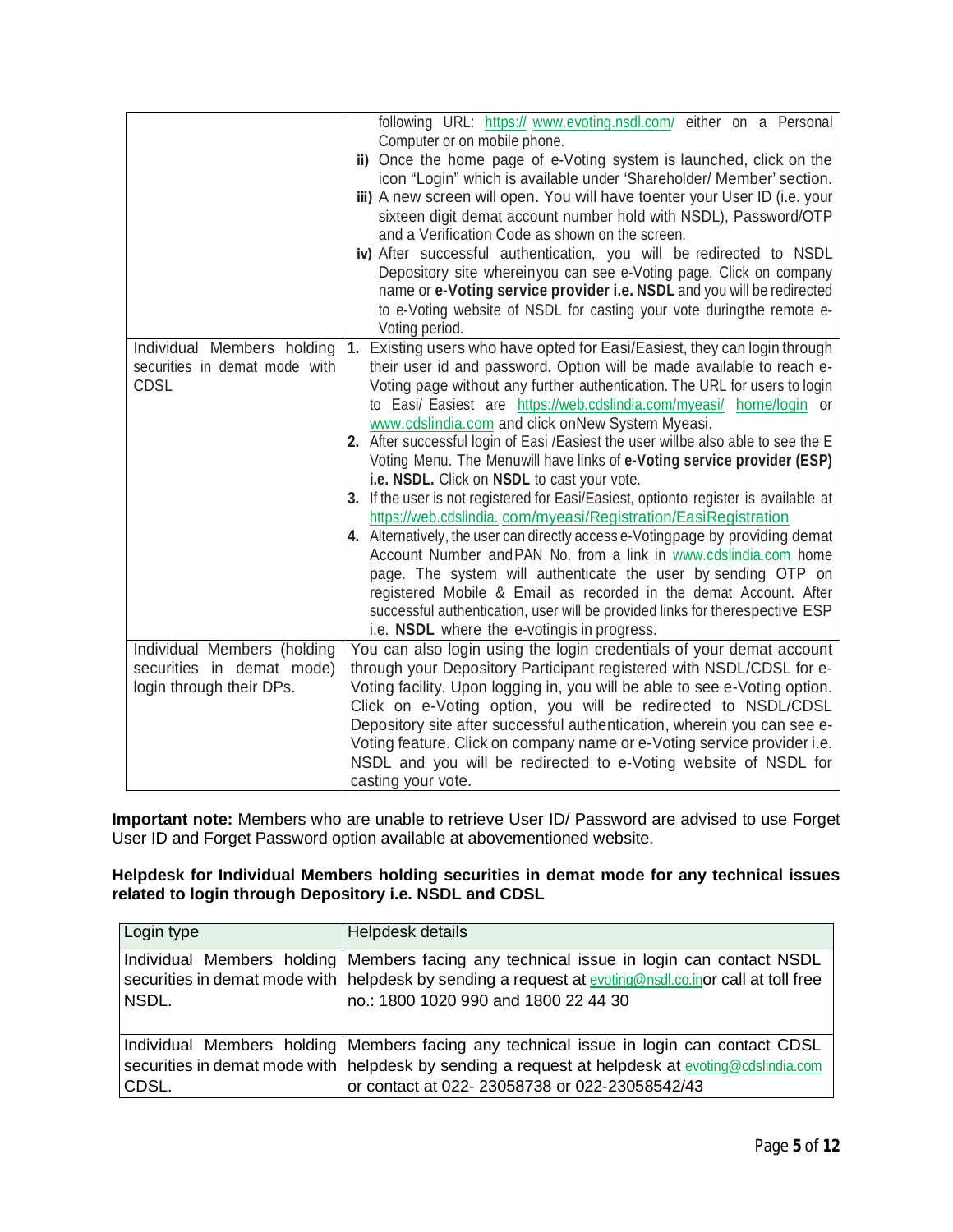### **B) Login Method for e-Voting other than Individual Members holding securities in demat mode and Members holding securities in physical mode.**

### **How to Log-in to NSDL e-Voting website?**

- **1.** Visit the e-Voting website of NSDL. Open web browser by typing the following URL: https://www.evoting.nsdl.com/ either on a Personal Computer or on a mobile.
- **2.** Once the home page of e-Voting system is launched, click on the icon "Login" which is available under 'Shareholder/ Member' section.
- **3.** A new screen will open. You will have to enter your User ID, Password/OTP and a Verification Code as shown on the screen.
- **4.** Alternatively, if you are registered for NSDL eservices i.e. IDEAS, you can log-in at https://eservices.nsdl.com/ with your existing IDEAS login. Once you log-in to NSDL eservices after using your log-in credentials, click on e-Voting and you can proceed to Step 2 i.e. Cast your vote electronically.
- **5.** Your User ID details are given below :

| Manner of holding shares i.e. Demat (NSDL<br>or CDSL) or Physical | Your User ID is:                                                                                                                                                |
|-------------------------------------------------------------------|-----------------------------------------------------------------------------------------------------------------------------------------------------------------|
| a) For Members who hold shares in demat<br>account with NSDL.     | 8 Character DP ID followed by 8 Digit Client ID. For<br>example if your DP ID is IN300*** and Client ID is<br>12****** then your user ID is IN300***12******.   |
| b) For Members who hold shares in demat<br>account with CDSL.     | 16 Digit Beneficiary ID<br>For example if your Beneficiary ID is 12**************<br>then your user ID is 12**************                                      |
| c) For Members holding shares in Physical<br>Form.                | EVEN Number followed by Folio Number registered<br>with the company<br>For example if folio number is 001*** and EVEN is<br>101456 then user ID is 101456001*** |

- **6.** Password details for Members other than Individual Members are given below:
	- **a)** If you are already registered for e-Voting, then you can use your existing password to login and cast your vote.
	- **b)** If you are using NSDL e-Voting system for the first time, you will need to retrieve the 'initial password' which was communicated to you. Once you retrieve your 'initial password', you need to enter the 'initial password' and the system will force you to change your password.
	- **c)** How to retrieve your 'initial password'?
		- **(i)** If your email ID is registered in your demat account or with the company, your 'initial password' is communicated to you on your email ID. Trace the email sent to you from NSDL from your mailbox. Open the email and open the attachment i.e. a .pdf file. Open the .pdf file.

The password to open the .pdf file is your 8 digit client ID for NSDL account, last 8 digits of client ID for CDSL account or folio number for shares held in physical form. The .pdf file contains your 'User ID' and your 'initial password'.

- **(ii)** If your email ID is not registered, please follow steps mentioned below in "process for those Members whose email ids are not registered."
- **7.** If you are unable to retrieve or have not received the " Initial password" or have forgotten your password:
	- **a)** Click on "Forgot User Details/Password?" (If you are holding shares in your demat account with NSDL or CDSL) option available on www.evoting.nsdl.com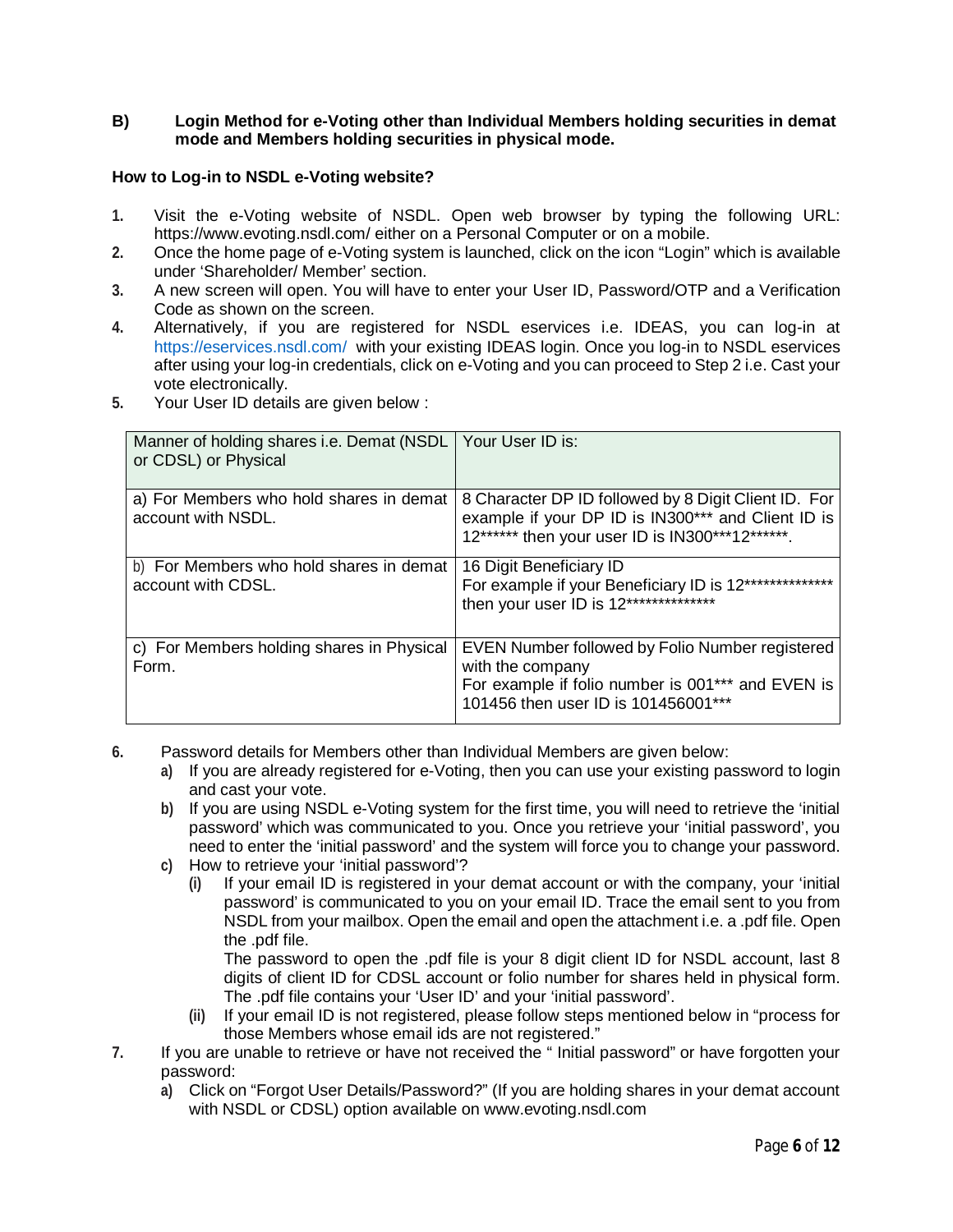- **b)** "Physical User Reset Password?" (If you are holding shares in physical mode) option available on www.evoting.nsdl.com
- **c)** If you are still unable to get the password by aforesaid two options, you can send a request at evoting@nsdl.co.in mentioning your demat account number/folio number, your PAN, your name and your registered address etc.
- **d)** Members can also use the OTP (One Time Password) based login for casting the votes on the e-Voting system of NSDL.
- **8.** After entering your password, tick on Agree to "Terms and Conditions" by selecting on the check box.
- **9.** Now, you will have to click on "Login" button.
- **10.** After you click on the "Login" button, Home page of e-Voting will open.

## **Step 2: Cast your vote electronically on NSDL e-Voting system.**

- **1.** After successful login at Step 1, you will be able to see all the companies "EVEN" in which you are holding shares and whose voting cycle is in active status.
- **2.** Select the "EVEN" of Hindustan Petroleum Corporation Limited.
- **3.** Now you are ready for e-Voting as the Voting page opens.
- **4.** Cast your vote by selecting appropriate options i.e. assent or dissent, verify/modify the number of shares for which you wish to cast your vote and click on "Submit" and also "Confirm" when prompted.
- **5.** Upon confirmation, the message "Vote cast successfully" will be displayed.
- **6.** You can also take the printout of the votes cast by you by clicking on the print option on the confirmation page.
- **7.** Once you confirm your vote on the resolution, you will not be allowed to modify your vote.

### **Process for those members whose email IDs are not registered with the Depositories/Company for procuring user ID and password and registration of email IDs for e-voting for the resolutions set out in this notice:**

- **1.** In case shares are held in physical mode please provide Folio No., Name of shareholder, scanned copy of the share certificate (front and back), PAN (self attested scanned copy of PAN card), AADHAAR (self attested scanned copy of Aadhaar Card) by email to hpclinvestors@mail.hpcl.co.in
- **2.** In case shares are held in demat mode, please provide DPID/CLID (16 digit DPID + CLID or 16 digit beneficiary ID), Name, client master or copy of Consolidated Account Statement, PAN (selfattested scanned copy of PAN card), AADHAAR (self attested scanned copy of Aadhaar Card) to email ID hpclinvestors@mail.hpcl.co.in. If you are an Individual Member holding securities in demat mode, you are requested to refer to the login method explained at step 1 (A) i.e. Login method for e-Voting for Individual members holding securities in demat mode.
- **3.** Alternatively, Members may send a request to email ID evoting@nsdl.co.in for procuring user id and password for e-voting by providing above mentioned documents.
- **4.** In terms of SEBI circular dated December 9, 2020 on e-Voting facility provided by Listed Companies, Individual Members holding securities in demat mode are allowed to vote through their demat account maintained with Depositories and DPs. Members are required to update their mobile number and email ID correctly in their demat account in order to access e-Voting facility.

## **General Guidelines for Members**

**1.** Institutional Members (i.e. other than individuals, HUF, NRI etc.) are required to send scanned copy (PDF/JPG Format) of the relevant Board Resolution/ Authority letter etc. with attested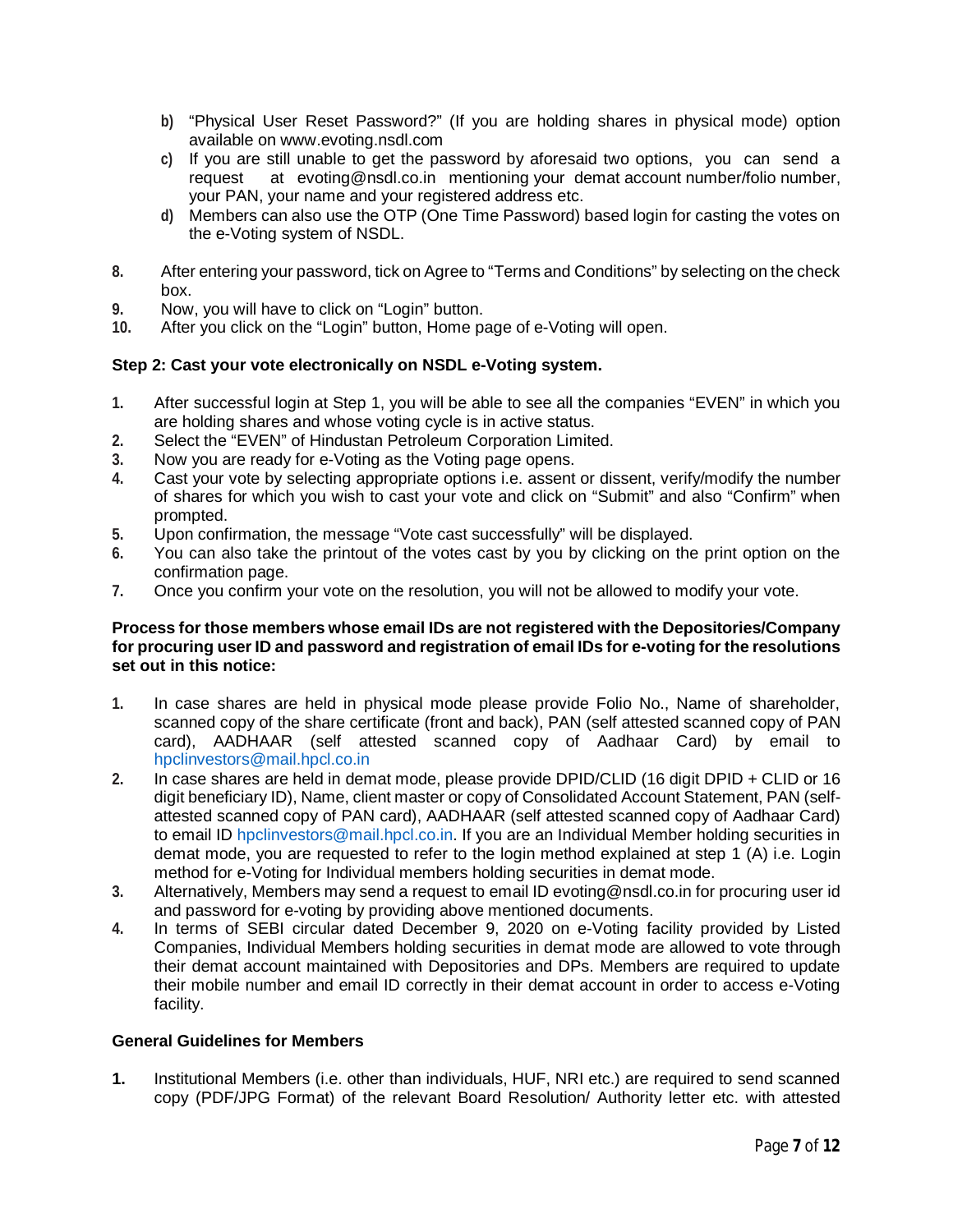specimen signature of the duly authorized signatory(ies) who are authorized to vote, to the Scrutiniser by e-mail to ucshukla.scrutinizer@rediffmail.com with a copy marked to evoting@nsdl.co.in.

- **2.** It is strongly recommended not to share your password with any other person and take utmost care to keep your password confidential. Login to the e-voting website will be disabled upon five unsuccessful attempts to key in the correct password. In such an event, you will need to go through the "Forgot User Details/Password?" or "Physical User Reset Password?" option available on www.evoting.nsdl.com to reset the password.
- **3.** In case of any queries, you may refer the Frequently Asked Questions (FAQs) for Shareholders and e-voting user manual for Shareholders available at the download section of www.evoting.nsdl.com or call on toll free no.: 1800 1020 990 and 1800 22 44 30 or contact Mr Amit Vishal, Assistant Vice President, or Ms Pallavi Mhatre, Manager, NSDL, at the designated email ID: evoting@nsdl.co.in.

# **EXPLANATORY STATEMENT PURSUANT TO SECTION 102 OF THE ACT:**

#### **Item No. 1:**

**Revision in amount of Material Related Party Transaction(s) entered into or to be entered into with HPCL-Mittal Energy Limited during Financial Years 2021-2022 and 2022-2023**

HPCL-Mittal Energy Limited **("HMEL"),** a Joint Venture Company of HPCL is a Related Party as defined under Section 2 (76) of the Act read with Regulation 2 (1) (zb) of the SEBI LODR, 2015.

The Company has entered into/is proposing to enter into certain business transactions with HMEL during Financial Years 2021-2022 and 2022-2023 respectively. The nature of transactions is in the form of Purchase of Crude and Petroleum Products, Sale of Crude and Petroleum Products, Lease Rental Receipts, Operation and Maintenance of LPG Facilities, Safekeeping/ Warehousing Service, infrastructure Facilities services to be availed etc. from/by HMEL. All transactions entered into/to be entered into by the Company with HMEL were/are in the ordinary course of business and were/are at arm's length basis and necessary approvals as required in compliance of the provisions under the Act/SEBI LODR, 2015 were obtained from the Audit Committee/Board.

As the above transactions with HMEL were considered to be or are likely to be Material Related Party Transactions based on the definition of Material Related Party Transactions as prevailing then in the SEBI LODR, 2015, necessary approvals of the Members of the Company for entering into these Transactions were obtained as per the details indicated below:

| <b>Details</b>                                                                                          | Approval was taken in   Approved Limit<br><b>AGM held on</b> |                                  |
|---------------------------------------------------------------------------------------------------------|--------------------------------------------------------------|----------------------------------|
| Related<br>Material<br>Party<br>Transaction(s) for the Financial   September 16, 2020<br>Year 2021-2022 | 68 <sup>th</sup><br>AGM                                      | held on $\vert$ Rs. 44,000 Crore |
| Related<br>Material<br>Party<br>Transaction(s) for the Financial   September 15, 2021<br>Year 2022-2023 | 69 <sup>th</sup><br>held<br>AGM                              | on   Rs. 46,600 Crore            |

It may be noted that till December 2021, HPCL has already entered into transactions with HMEL aggregating to Rs.37,346 Crore. Based on the extrapolation of figures of 9 months to 12 months, considering mainly the rising price of refined products and additional quantities procured / anticipated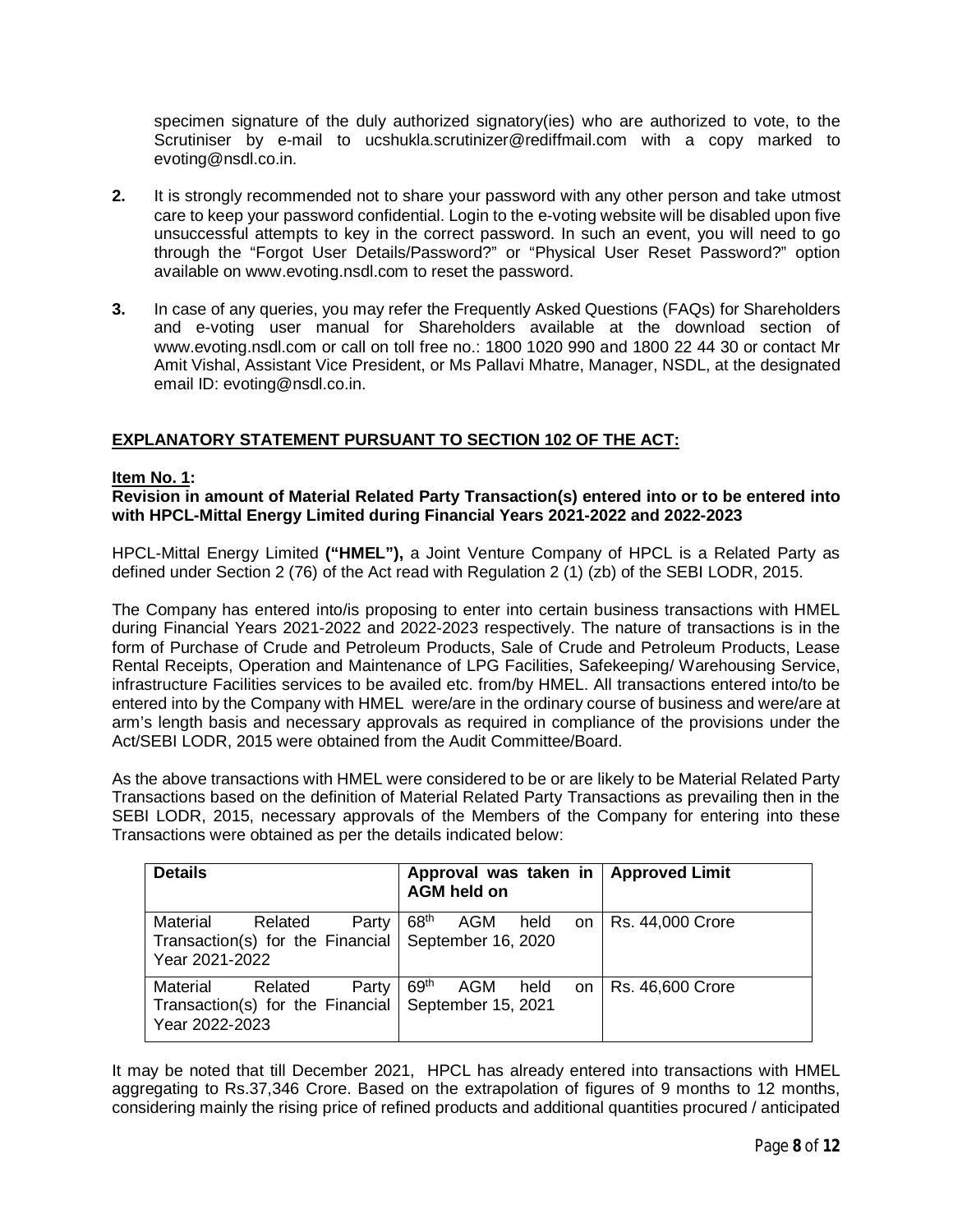to be procured during Quarter IV of Financial Year 2021-2022, the aggregate amount of transactions which is likely to be entered with HMEL would amount to Rs.56,500 Crore. It is therefore proposed to revise the existing approved limit of Material Related Party Transactions to be entered into with HMEL for the Financial Year 2021-2022 from Rs.44,000 Crore to Rs. 58,500 Crore which includes a further contingency of Rs.2,000 Crore. Similar trend in the prices of refined products are also expected during the Financial Year 2022-2023 and it is desirable that earlier approved limit of Rs.46,600 Crore be revised to Rs.80,000 Crore.

Approval of the Members of the Company is therefore required in terms of Regulation 23 of the SEBI LODR, 2015 by way of passing of an Ordinary Resolution for revising the amount of Material Related Party Transactions entered into or to be entered into with HMEL for the Financial Year 2021-2022 from Rs.44,000 Crore to Rs.58,500 Crore and for the Financial year 2022-2023 from Rs.46,600 Crore to Rs.80,000 Crore. Further, no related party shall vote to approve such resolution whether an entity is a related party to the particular transaction or not.

Relevant documents, if any, in respect of the said item are available in electronic form for inspection by the Members of the Company upto the last date of the remote e-voting.

The Directors, Key Managerial Personnel or their relatives holding shares of the Company may be deemed to be concerned or otherwise interested in the said Ordinary Resolution only to the extent of their shareholding.

The Board recommends the Ordinary Resolution as set out for approval by the Members.

| Sn | <b>Particulars</b>                                  | <b>Details</b>                                     |
|----|-----------------------------------------------------|----------------------------------------------------|
| 1. | Type, material terms and particulars of the         | As detailed above. All transactions to be          |
|    | proposed transaction;                               | entered into are at arm's length.                  |
| 2. | Name of the related party and its relationship      | <b>HPCL-Mittal Energy Limited, a Joint Venture</b> |
|    | with the listed entity or its subsidiary, including | Company in which HPCL holds 48.99%. of             |
|    | nature of its concern or interest (financial or     | Share Capital.                                     |
|    | otherwise);                                         |                                                    |
| 3. | Tenure of the proposed transaction (particular      | Recurring Nature and approving revision in         |
|    | tenure shall be specified);                         | monetary limit for FY 2021-22 and 2022-23.         |
| 4. | Value of the proposed transaction;                  | As detailed above.                                 |
| 5. | The percentage of the listed entity's annual        | For proposed transaction value :                   |
|    | consolidated turnover, for the immediately          |                                                    |
|    | preceding financial year, that is represented       | 2021-22: 22% (approx)                              |
|    | by the value of the proposed transaction (and       | 2022-23: 30% (approx)                              |
|    | for a RPT involving a subsidiary, such              |                                                    |
|    | percentage calculated on the basis of the           |                                                    |
|    | subsidiary's annual turnover on a standalone        |                                                    |
|    | basis shall be additionally provided);              |                                                    |
| 6. | If the transaction relates to any loans, inter-     | Not Applicable                                     |
|    | corporate deposits, advances or investments         |                                                    |
|    | made or given by the listed entity or its           |                                                    |
|    | subsidiary:                                         |                                                    |
|    | details of the source of funds in<br>i)             |                                                    |
|    | connection with the proposed transaction;           |                                                    |
|    | where any financial indebtedness is<br>ii)          |                                                    |
|    | incurred to make or give loans, inter-              |                                                    |
|    | corporate deposits, advances or investments,        |                                                    |

Details to be placed before Members in line with the SEBI Circular are given below: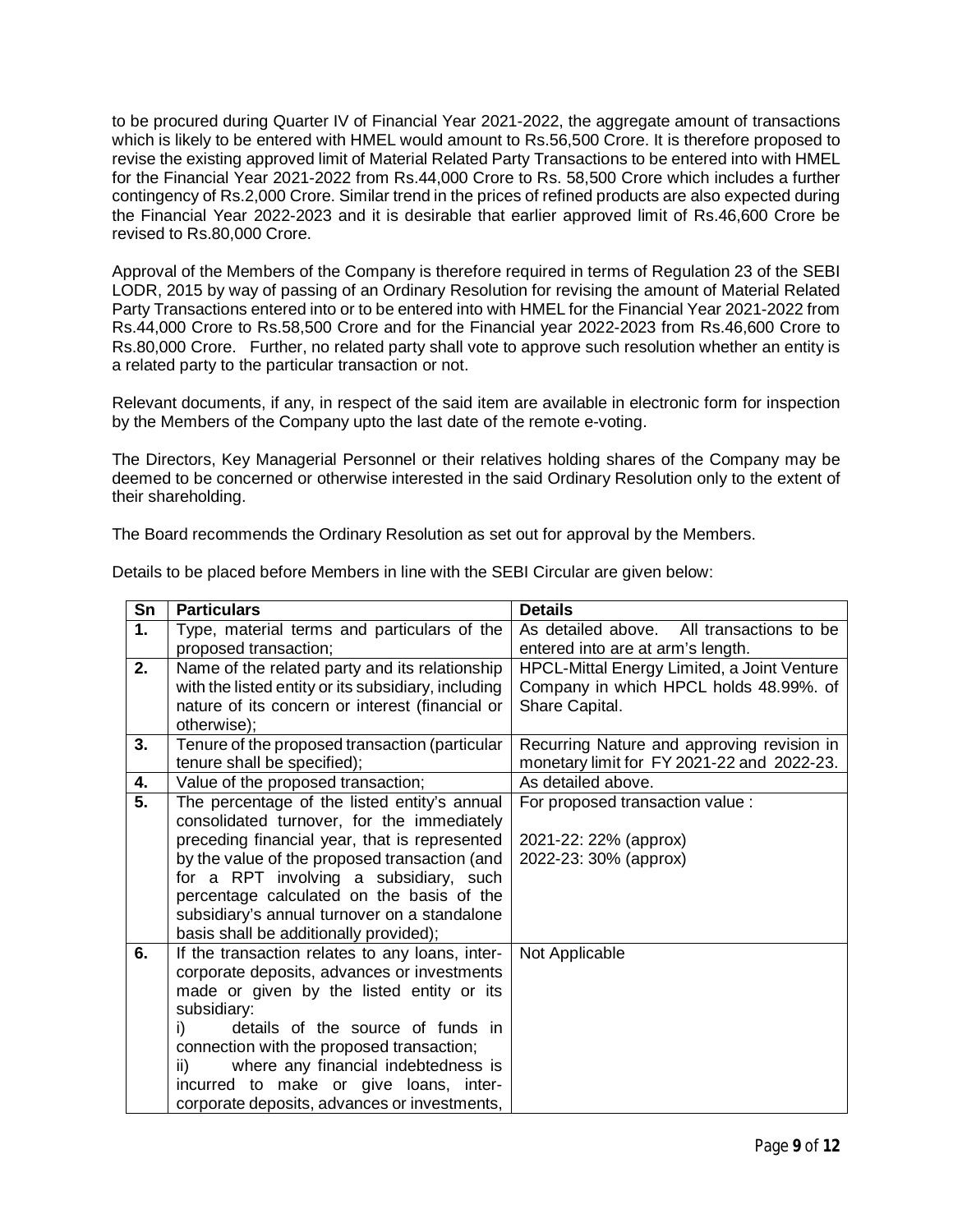|    | nature of indebtedness;<br>$\bullet$               |                                         |
|----|----------------------------------------------------|-----------------------------------------|
|    | cost of funds; and<br>$\bullet$                    |                                         |
|    | tenure:<br>$\bullet$                               |                                         |
|    | iii)<br>applicable terms,<br>including             |                                         |
|    | covenants, tenure, interest rate<br>and            |                                         |
|    | repayment schedule, whether secured or             |                                         |
|    | unsecured; if secured, the nature of security;     |                                         |
|    | and                                                |                                         |
|    | iv)<br>the purpose for which the funds will be     |                                         |
|    | utilized by the ultimate beneficiary of such       |                                         |
|    | funds pursuant to the RPT.                         |                                         |
| 7. | Justification as to why the RPT is in the          | Arrangement is commercially beneficial. |
|    | interest of the listed entity                      |                                         |
| 8. | A statement that the valuation or other            | Not Applicable                          |
|    | external report, if any, relied upon by the listed |                                         |
|    | entity in relation to the proposed transaction     |                                         |
|    | will be made available through the registered      |                                         |
|    | email address of the shareholders;                 |                                         |

## **Item No. 2:**

# **Approval of Material Related Party Transaction(s) to be entered into with Hindustan Colas Private Limited during Financial Year 2022-2023**

Hindustan Colas Private Limited **("HINCOL")** is a Related Party as defined under Section 2 (76) of the Act read with Regulation 2 (1) (zb) of the SEBI LODR, 2015.

The Company is proposing to enter into certain business transactions with HINCOL during Financial Year 2022-2023. The nature of transactions is in the form of purchase of various petroleum products such as Crumbed Rubber Modified Bitumen (CRMB), Emulsion, VG-40 (Viscosity grade of Bitumen) and sale of various grades of Bitumen (like VG10, VG 30), Light Diesel Oil, Furnace Oil, SKO etc. from/to HINCOL. There are other transactions as well such as taking hospitality assistance, providing terminalling services, receiving marketing support compensation and providing manpower deputation services. All transactions to be entered into by the Company with HINCOL are in the ordinary course of business and are at arm's length basis and necessary approvals as required in compliance of the provisions under the Act/ SEBI LODR, 2015 have already been obtained from the Audit Committee/Board.

It may be noted that as per the amended definition provided in the explanation to Regulation 23 (1) of SEBI LODR, 2015 which is effective April 01, 2022, a transaction with a related party shall be considered material if the transaction(s) to be entered into individually or taken together with previous transactions during a financial year, exceeds Rs.1,000 Crore or ten per cent of the annual consolidated turnover of the listed entity as per the last audited financial statements of the listed entity, whichever is lower. Further, all Material Related Party Transactions require prior approval of the Members through a Resolution and no related party shall vote to approve such resolution whether an entity is a related party to the particular transaction or not.

The transactions with HINCOL for Financial Year 2022-23 are estimated to be Rs.1,500 Crore (Rupees One Thousand Five Hundred Crore) and this amount exceeds the threshold limit Rs.1,000 Crore, one of the criteria prescribed above in the amended definition of Material Related Party Transactions and therefore it is a Material Related Party Transaction. Accordingly, it requires approval of the Company by way of passing of an Ordinary Resolution.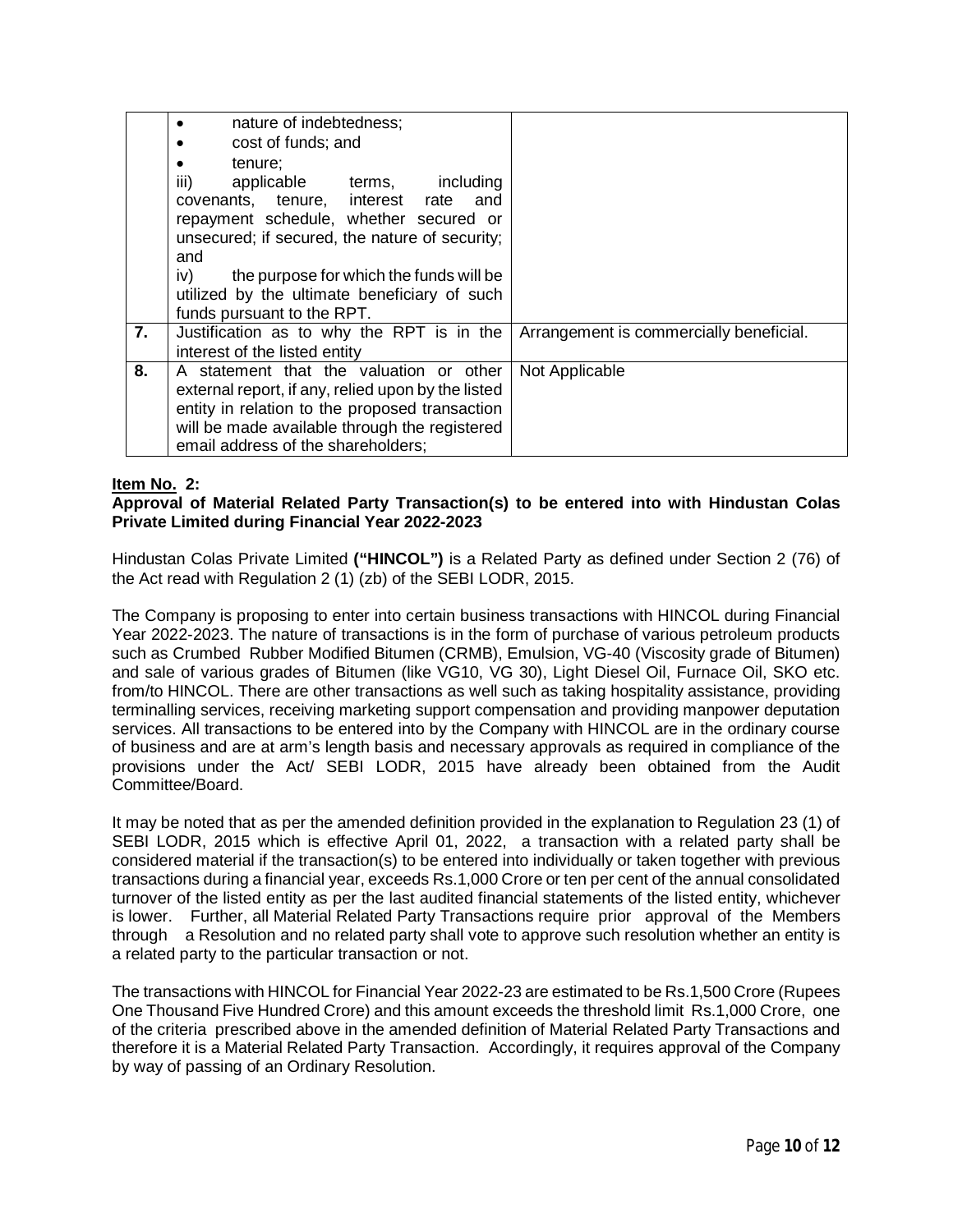Approval of the Members of the Company is therefore required in terms of Regulation 23 of the SEBI LODR, 2015 by way of passing of an Ordinary Resolution for approval to the aforesaid Material Related Party Transactions to be entered for Financial Year 2022-2023.

Relevant documents, if any, in respect of the said item are available in electronic form for inspection by the Members of the Company upto the last date of the remote e-voting.

The Directors, Key Managerial Personnel or their relatives holding shares of the Company may be deemed to be concerned or otherwise interested in the said Ordinary Resolution only to the extent of their shareholding.

The Board recommends the Ordinary Resolution as set out for approval by the Members.

Details to be placed before Members in line with the SEBI Circular are given below:

| $\overline{\text{Sn}}$ | <b>Particulars</b>                                     | <b>Details</b>                            |
|------------------------|--------------------------------------------------------|-------------------------------------------|
| 1.                     | Type, material terms and particulars of the            | As detailed above. All transactions to be |
|                        | proposed transaction;                                  | entered are at arm's length.              |
| 2.                     | Name of the related party and its relationship         | Hindustan Colas Private Limited, a Joint  |
|                        | with the listed entity or its subsidiary, including    | Venture Company in which HPCL holds       |
|                        | nature of its concern or interest (financial or        | 50.00%. of Share Capital.                 |
|                        | otherwise);                                            |                                           |
| 3.                     | Tenure of the proposed transaction (particular         | Recurring Nature and approval is for FY   |
|                        | tenure shall be specified);                            | 2022-23                                   |
| 4.                     | Value of the proposed transaction;                     | As detailed above.                        |
| $\overline{5}$ .       | The percentage of the listed entity's annual           |                                           |
|                        | consolidated turnover, for the immediately             | Less than 1%                              |
|                        | preceding financial year, that is represented          |                                           |
|                        | by the value of the proposed transaction (and          |                                           |
|                        | for a RPT involving a subsidiary, such                 |                                           |
|                        | percentage calculated on the basis of the              |                                           |
|                        | subsidiary's annual turnover on a standalone           |                                           |
|                        | basis shall be additionally provided);                 |                                           |
| 6.                     | If the transaction relates to any loans, inter-        | Not Applicable                            |
|                        | corporate deposits, advances or investments            |                                           |
|                        | made or given by the listed entity or its              |                                           |
|                        | subsidiary:<br>i)<br>details of the source of funds in |                                           |
|                        | connection with the proposed transaction;              |                                           |
|                        | where any financial indebtedness is<br>ii)             |                                           |
|                        | incurred to make or give loans, inter-                 |                                           |
|                        | corporate deposits, advances or investments,           |                                           |
|                        | nature of                                              |                                           |
|                        | indebtedness;                                          |                                           |
|                        | cost of funds; and<br>$\bullet$                        |                                           |
|                        | tenure;<br>$\bullet$                                   |                                           |
|                        | iii)<br>applicable<br>including<br>terms,              |                                           |
|                        | covenants,<br>tenure, interest<br>rate<br>and          |                                           |
|                        | repayment schedule, whether secured or                 |                                           |
|                        | unsecured; if secured, the nature of security;         |                                           |
|                        | and                                                    |                                           |